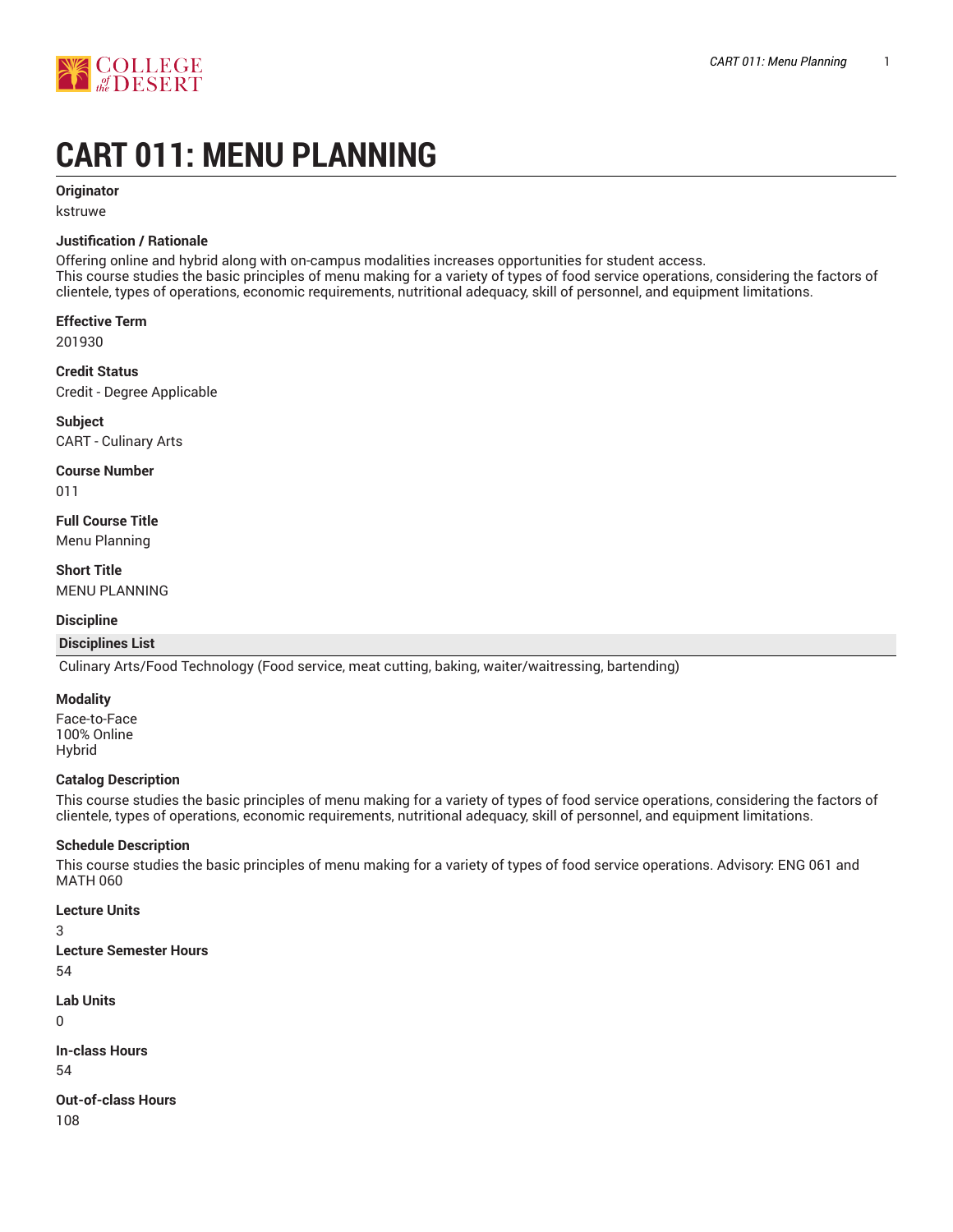

**Total Course Units**

3 **Total Semester Hours**

162

**Prerequisite Course(s)** Advisory: ENG 061 and MATH 060

# **Required Text and Other Instructional Materials**

**Resource Type** Book

**Author** McVety, Paul, Ware, Bradley J., Claudette Lévesque Ware

**Title** Fundamentals of Menu Planning

**Edition** 3rd

**Publisher** Wiley Pub..

**Year**

2008

**College Level** Yes

**Flesch-Kincaid Level** 12

**ISBN #** 978-0470072677

# **For Text greater than five years old, list rationale:**

This the best textbook we have found on the subject. Menu Planning fundamentals remain the same.

**Class Size Maximum** 25

**Entrance Skills** Advisory Skills: Comprehend and summarize readings

# **Prerequisite Course Objectives**

ENG 061-Demonstrate the ability to think critically and express ideas using various patterns of development. ENG 061-Demonstrate the ability to read and respond in writing beyond the literal interpretation of the text.

# **Entrance Skills**

Recognize and convert between units of measurements in both the American and metric system, especially units of length, volume and weight

# **Prerequisite Course Objectives**

MATH 060-Apply methods of conversion between percents, decimals, and fractions. MATH 060-Recognize and convert between units of measurements in the American and metric systems.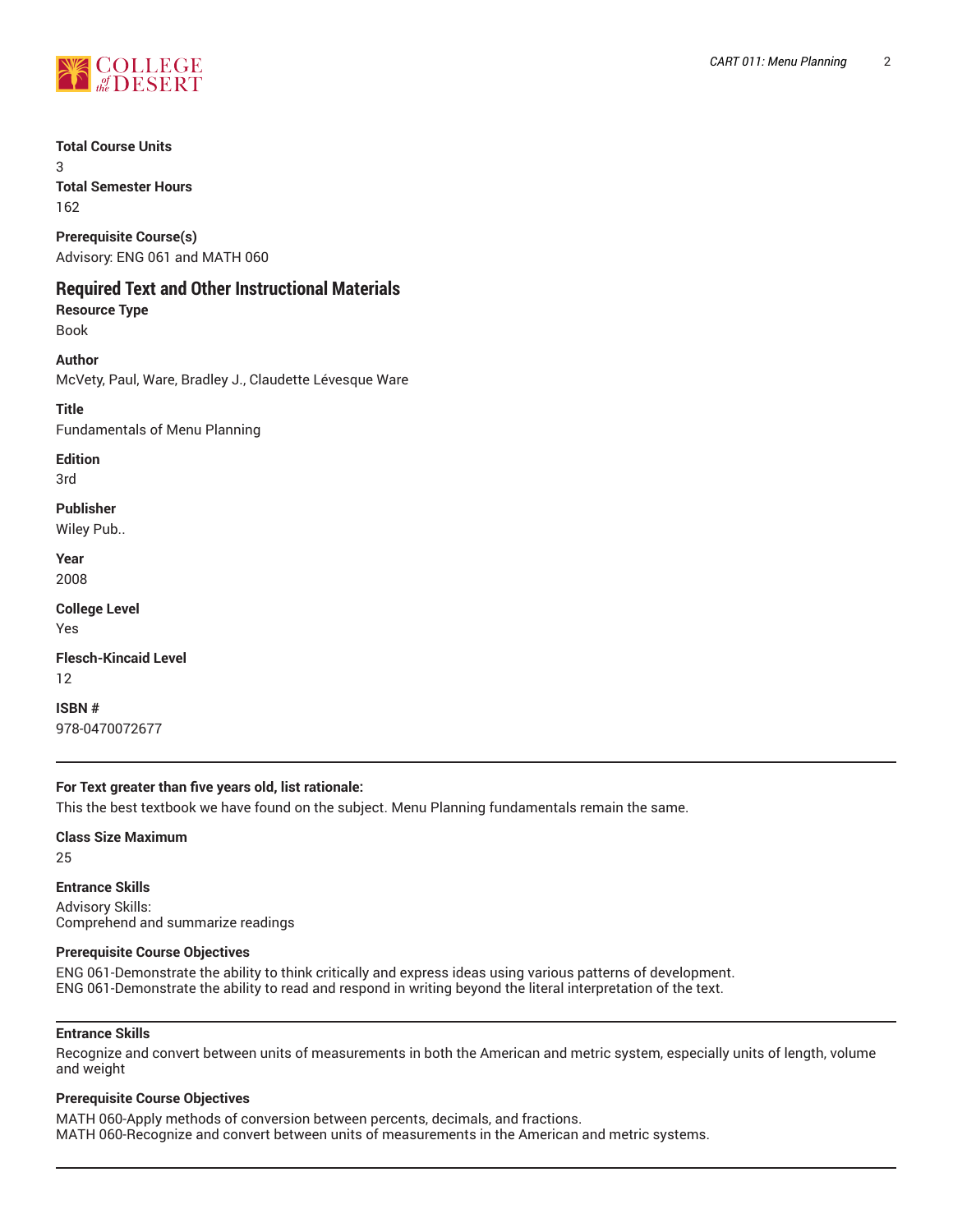

#### **Entrance Skills**

Understand the concept of a ratio and use ratios to solve proportion problems

#### **Prerequisite Course Objectives**

MATH 060-Use the concept of ratio to determine the solution to a proportion problem.

#### **Entrance Skills**

Understand the four basic operations of addition, subtraction, multiplication, and division

#### **Prerequisite Course Objectives**

MATH 060-Compute using the four basic operations of addition, subtraction, multiplication, and division on the rational numbers in both fraction and decimal form.

#### **Course Content**

Chapter 1 New Menu Trends in the Foodservice Industry Chapter 2 Market Survey Chapter 3 Nutrition and Menu Planning Chapter 4 Foodservice Menus Chapter 5 The Yield Test Chapter 6 Standard Recipes Chapter 7 Recipe Costing Chapter 8 Characteristics of a Menu Chapter 9 Sales History Chapter 10 Merchandising the Menu Chapter 11 Foodservice Equipment Analysis

#### **Course Objectives**

|              | <b>Objectives</b>                                                                                                   |
|--------------|---------------------------------------------------------------------------------------------------------------------|
| Objective 1  | Articulate the importance of the menu document as a production tool and financial guide for foodservice operations. |
| Objective 2  | Describe the relationship between the menu and the functions of food service operations.                            |
| Objective 3  | Describe the strategies necessary to successfully plan menus for a variety of foodservice operations.               |
| Objective 4  | Prepare a la carte, price fix, special event and beverage menus.                                                    |
| Objective 5  | Develop a hospital or healthcare facility menu.                                                                     |
| Objective 6  | Develop a school lunch menu.                                                                                        |
| Objective 7  | Develop a dinner house menu.                                                                                        |
| Objective 8  | Develop a country club menu.                                                                                        |
| Objective 9  | Develop a buffet menu.                                                                                              |
| Objective 10 | Develop a wine list.                                                                                                |

#### **Student Learning Outcomes**

|           | Upon satisfactory completion of this course, students will be able to:                                                   |
|-----------|--------------------------------------------------------------------------------------------------------------------------|
| Outcome 1 | Describe a foodservice concept and customer survey                                                                       |
| Outcome 2 | Develop a sales menu for a restaurant considering current demographic, market, cost of recipes, and nutrition.           |
| Outcome 3 | Implement the strategies of planning and design by producing a workable menu for a variety of foodservice<br>operations. |

# **Methods of Instruction**

| <b>Method</b>                      | Please provide a description or examples of how each instructional<br>method will be used in this course.                                                               |
|------------------------------------|-------------------------------------------------------------------------------------------------------------------------------------------------------------------------|
| Discussion                         | Students post a response to the weekly Discussion Forum and reply to<br>classmates' posts                                                                               |
| Demonstration, Repetition/Practice | Students post a response to the weekly Discussion Forum and reply<br>to classmates' posts. Students will be graded on quality of focused<br>discussion and assignments. |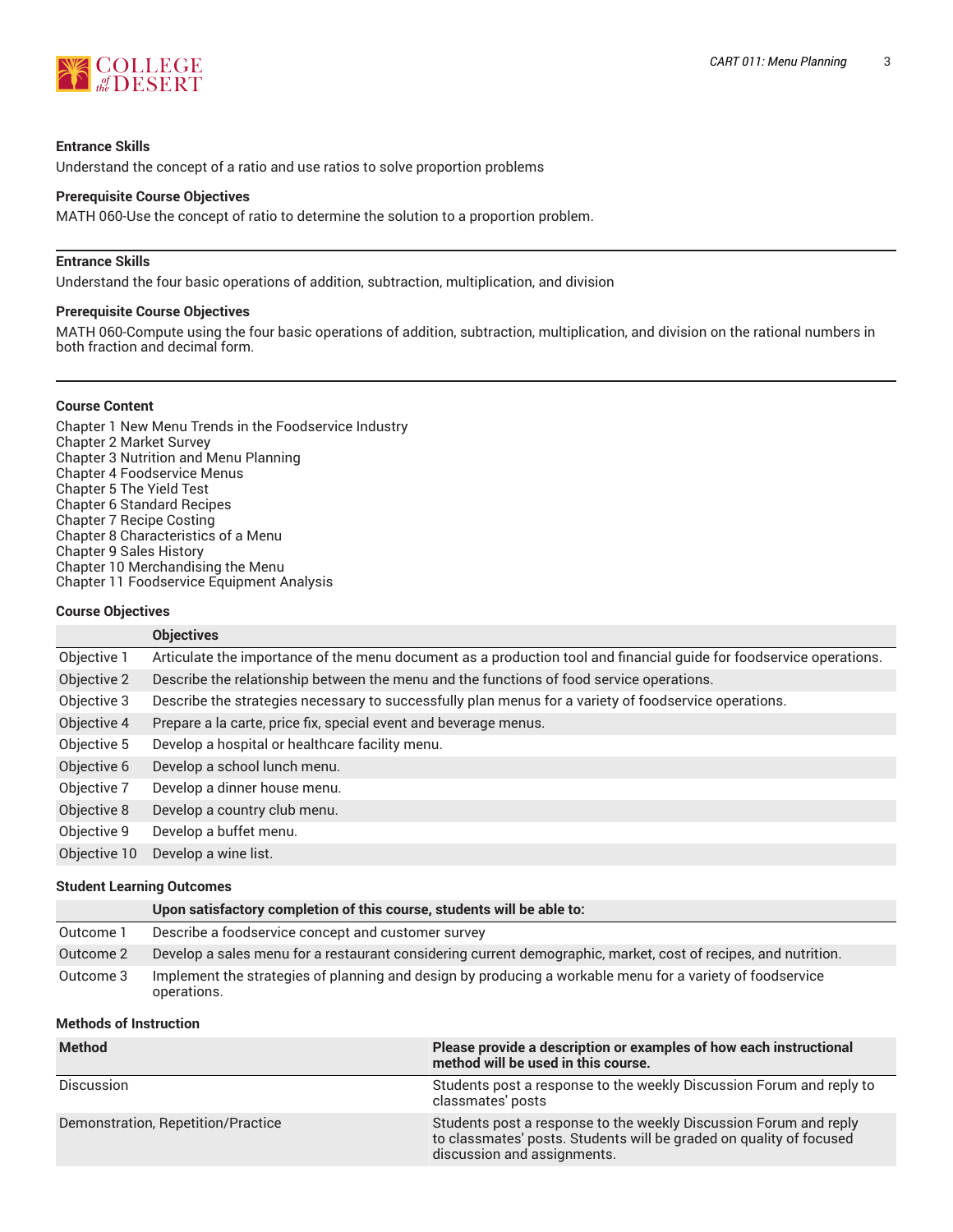

| Collaborative/Team                               | Some assignments require teamwork, observation, recording and<br>discussion about various hospitality venues                                                    |                           |  |
|--------------------------------------------------|-----------------------------------------------------------------------------------------------------------------------------------------------------------------|---------------------------|--|
| Technology-based instruction                     | Students post a response to the weekly Discussion Forum and reply to<br>classmates' posts                                                                       |                           |  |
| Observation                                      | Students will report on personal experience and observation of<br>hospitality establishments                                                                    |                           |  |
| Lecture                                          | Students will read and respond to the weekly lecture                                                                                                            |                           |  |
| <b>Methods of Evaluation</b>                     |                                                                                                                                                                 |                           |  |
| <b>Method</b>                                    | Please provide a description or examples of how<br>each evaluation method will be used in this course.                                                          | <b>Type of Assignment</b> |  |
| College level or pre-collegiate essays           | Essays are graded on research, structure and<br>grammar. Assignments are submitted to LMS and<br>graded.                                                        | Out of Class Only         |  |
| Tests/Quizzes/Examinations                       | Exams are posted in LMS and are timed.                                                                                                                          | Out of Class Only         |  |
| Group activity participation/observation         | Students work in teams and evaluated on timely,<br>focused input. Assignments are submitted to LMS<br>and graded.                                               | Out of Class Only         |  |
| Presentations/student demonstration observations | Students may observe and record communications<br>in professional establishments, and present an<br>evaluation. Assignments are submitted to LMS and<br>graded. | Out of Class Only         |  |
| Computational/problem-solving evaluations        | Assignments are submitted to LMS and graded                                                                                                                     | Out of Class Only         |  |
| Written homework                                 | Assignments are submitted to LMS and graded                                                                                                                     | Out of Class Only         |  |
| Guided/unguided journals                         | Assignments are submitted to LMS and graded                                                                                                                     | Out of Class Only         |  |
| Field/physical activity observations             | Students may observe and record communications<br>in professional establishments, and present an<br>evaluation. Assignments are submitted to LMS and<br>graded. | Out of Class Only         |  |
| Student participation/contribution               | Students post a response to the weekly Discussion<br>Forum and reply to classmates' posts.                                                                      | Out of Class Only         |  |
| Other                                            | Non-Computational Problem-solving                                                                                                                               | Out of Class Only         |  |

## **Assignments**

# **Other In-class Assignments**

- 1. Readings in the textbook and in recommended supplementary literature
- 2. Attendance of lectures by instructor and occasional guest speakers, including the taking of detailed notes thereon
- 3. Viewing of films and slide programs, including the taking the notes thereon
- 4. Listening to sound recordings and taking notes thereon
- 5. Special reports by students, in panel or singly
- 6. Participation in class research projects involving the collection, compilation and interpretation of data, including the composition of written or oral reports thereon
- 7. Examinations of various types, such as essay and multiple choice

## **Other Out-of-class Assignments**

- 1. Readings in the textbook and in recommended supplementary literature
- 2. Viewing of films and slide programs, including the taking the notes thereon
- 3. Listening to sound recordings and taking notes.
- 4. Class research projects involving the collection, compilation and interpretation of data.

## **Grade Methods**

Letter Grade Only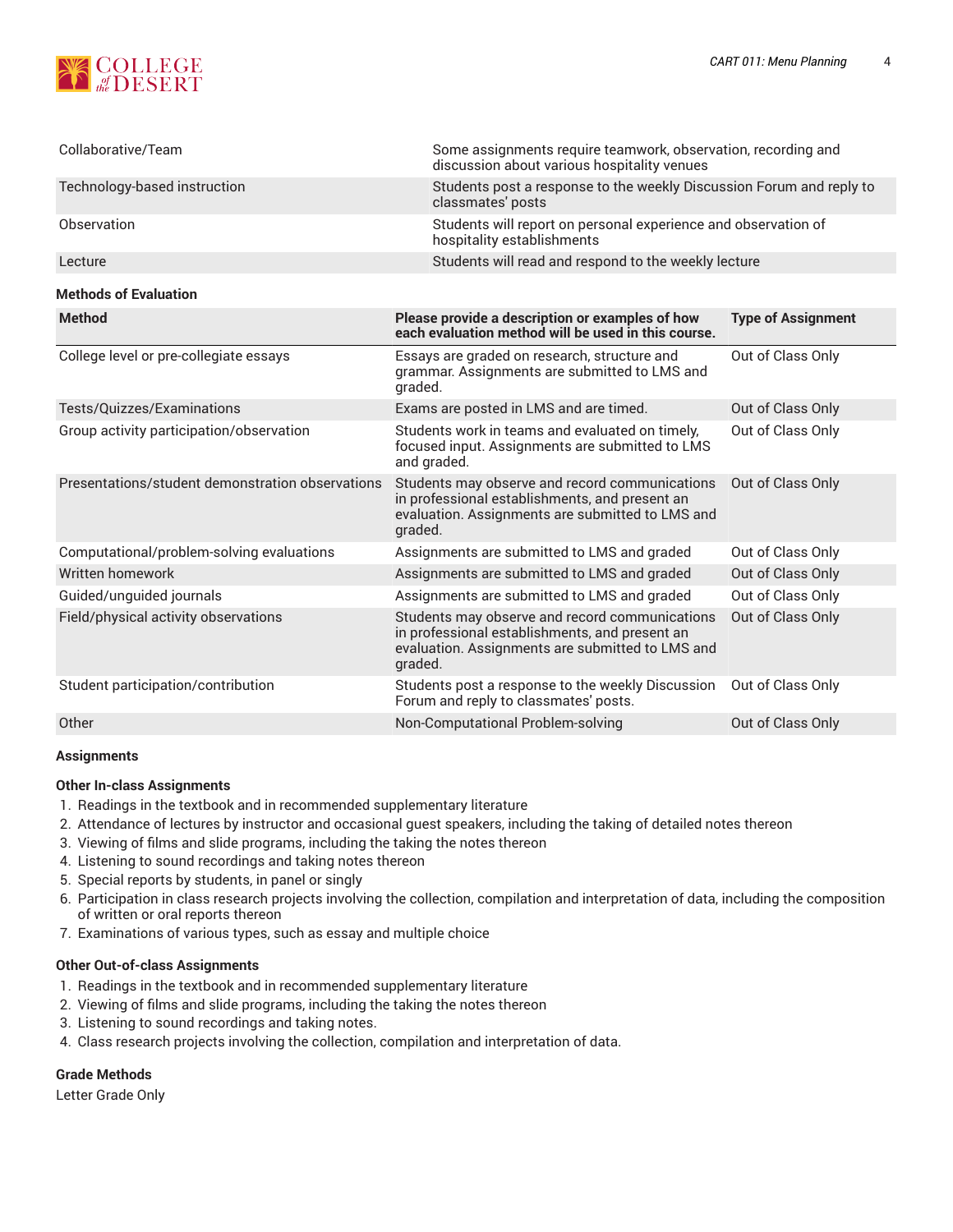

# **Distance Education Checklist**

**Include the percentage of online and on-campus instruction you anticipate.**

**Online %** 100

# **Instructional Materials and Resources**

# **Effective Student/Faculty Contact**

# Which of the following methods of regular, timely, and effective student/faculty contact will be used in this course?

# **Within Course Management System:**

Timely feedback and return of student work as specified in the syllabus Discussion forums with substantive instructor participation Chat room/instant messaging Private messages Online quizzes and examinations Video or audio feedback Weekly announcements

**External to Course Management System:**

Direct e-mail

Briefly discuss how the selected strategies above will be used to maintain Regular Effective Contact in the course. Email within 24 hours. Weekly grading. Feedback to Discussion area.

# **Online Course Enrollment**

**Maximum enrollment for online sections of this course** 25

# **Other Information**

Provide any other relevant information that will help the Curriculum Committee assess the viability of offering this course in an online **or hybrid modality.**

Offering online and hybrid along with on-campus modalities increases opportunities for student access.

# **MIS Course Data**

**CIP Code** 12.0500 - Cooking and Related Culinary Arts, General.

**TOP Code** 130630 - Culinary Arts

**SAM Code** D - Possibly Occupational

**Basic Skills Status** Not Basic Skills

**Prior College Level** Not applicable

**Cooperative Work Experience** Not a Coop Course

**Course Classification Status** Credit Course